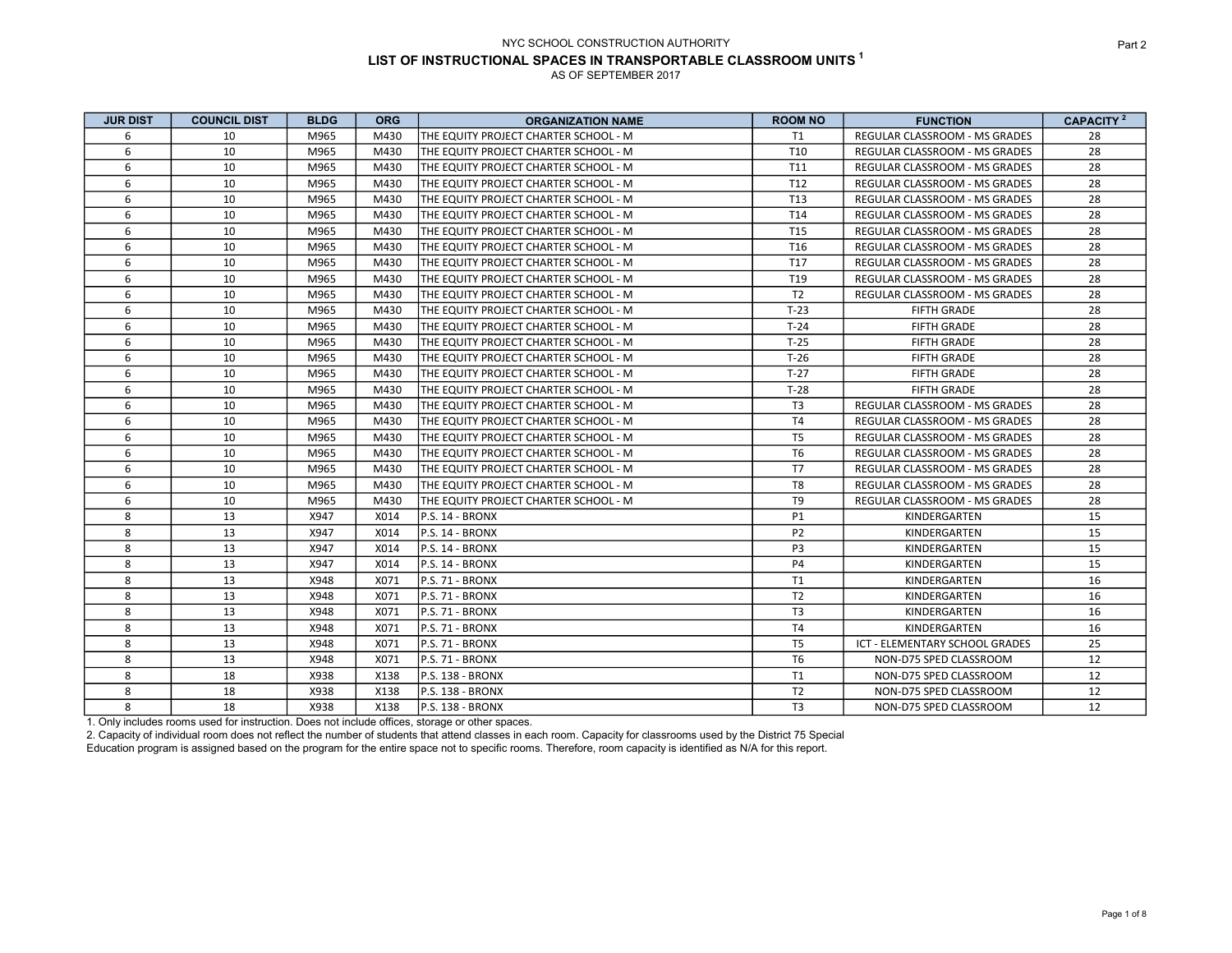| <b>JUR DIST</b> | <b>COUNCIL DIST</b> | <b>BLDG</b> | <b>ORG</b> | <b>ORGANIZATION NAME</b> | <b>ROOM NO</b>  | <b>FUNCTION</b>                | CAPACITY <sup>2</sup> |
|-----------------|---------------------|-------------|------------|--------------------------|-----------------|--------------------------------|-----------------------|
| 8               | 18                  | X938        | X138       | <b>P.S. 138 - BRONX</b>  | T <sub>4</sub>  | NON-D75 SPED CLASSROOM         | 12                    |
| 9               | 15                  | X933        | X163       | P.S. 163 - BRONX         | T1              | NON-D75 SPED CLASSROOM         | 12                    |
| 9               | 15                  | X933        | X163       | P.S. 163 - BRONX         | T <sub>2</sub>  | <b>FIFTH GRADE</b>             | 28                    |
| 9               | 15                  | X933        | X163       | P.S. 163 - BRONX         | T <sub>3</sub>  | SCIENCE CLASSROOM FOR PS       | 28                    |
| 9               | 15                  | X933        | X163       | lp.s. 163 - BRONX        | T <sub>4</sub>  | <b>FIFTH GRADE</b>             | 28                    |
| 9               | 15                  | X933        | X163       | P.S. 163 - BRONX         | T <sub>5</sub>  | ICT - ELEMENTARY SCHOOL GRADES | 25                    |
| 9               | 15                  | X933        | X163       | P.S. 163 - BRONX         | T <sub>6</sub>  | ART ROOM                       | 28                    |
| 9               | 15                  | X933        | X163       | P.S. 163 - BRONX         | T7              | <b>FOURTH GRADE</b>            | 28                    |
| 9               | 15                  | X933        | X163       | lp.s. 163 - BRONX        | T <sub>8</sub>  | <b>FOURTH GRADE</b>            | 28                    |
| 9               | 16                  | X924        | X311       | LUCERO ELEMENTARY SCHOOL | $T-2$           | SCIENCE CLASSROOM FOR PS       | 28                    |
| 9               | 16                  | X924        | X311       | LUCERO ELEMENTARY SCHOOL | $T-3$           | MUSIC ROOM                     | 28                    |
| 11              | 11                  | X916        | X016       | P.S. 16 - BRONX          | TO <sub>3</sub> | PRE-K FULL DAY                 | 16                    |
| 11              | 11                  | X942        | X016       | P.S. 16 - BRONX          | TO <sub>5</sub> | PRE-K FULL DAY                 | 16                    |
| 11              | 12                  | X945        | X087       | P.S. 87 - BRONX          | <b>T1</b>       | ICT - ELEMENTARY SCHOOL GRADES | 25                    |
| 11              | 12                  | X945        | X087       | P.S. 87 - BRONX          | T <sub>2</sub>  | <b>FIFTH GRADE</b>             | 28                    |
| 11              | 12                  | X945        | X087       | P.S. 87 - BRONX          | T <sub>3</sub>  | <b>SECOND GRADE</b>            | 20                    |
| 11              | 12                  | X945        | X087       | P.S. 87 - BRONX          | T <sub>4</sub>  | <b>SECOND GRADE</b>            | 20                    |
| 11              | 12                  | X945        | X087       | P.S. 87 - BRONX          | T <sub>5</sub>  | ICT - ELEMENTARY SCHOOL GRADES | 25                    |
| 11              | 12                  | X945        | X087       | P.S. 87 - BRONX          | T <sub>6</sub>  | <b>FIRST GRADE</b>             | 20                    |
| 11              | 12                  | X945        | X087       | P.S. 87 - BRONX          | <b>T7</b>       | <b>FIRST GRADE</b>             | 20                    |
| 11              | 12                  | X945        | X087       | P.S. 87 - BRONX          | T8              | NON-D75 SPED CLASSROOM         | 12                    |
| 11              | 13                  | X906        | X175       | P.S. 175 - BRONX         | T1              | <b>SECOND GRADE</b>            | 20                    |
| 11              | 13                  | X906        | X175       | P.S. 175 - BRONX         | T <sub>2</sub>  | <b>SECOND GRADE</b>            | 20                    |
| 11              | 13                  | X906        | X175       | P.S. 175 - BRONX         | T <sub>3</sub>  | REGULAR CLASSROOM              | 28                    |
| 11              | 13                  | X906        | X175       | P.S. 175 - BRONX         | T <sub>4</sub>  | <b>REGULAR CLASSROOM</b>       | 28                    |
| 11              | 13                  | X946        | X108       | P.S. 108 - BRONX         | T <sub>1</sub>  | <b>SECOND GRADE</b>            | 20                    |
| 11              | 13                  | X946        | X108       | <b>IP.S. 108 - BRONX</b> | T <sub>2</sub>  | <b>SECOND GRADE</b>            | 20                    |
| 11              | 13                  | X946        | X108       | P.S. 108 - BRONX         | T <sub>3</sub>  | NON-D75 SPED CLASSROOM         | 12                    |
| 11              | 13                  | X946        | X108       | <b>P.S. 108 - BRONX</b>  | T4              | KINDERGARTEN                   | 20                    |
| 11              | 13                  | X946        | X108       | P.S. 108 - BRONX         | T <sub>5</sub>  | NON-D75 SPED CLASSROOM         | 12                    |
| 11              | 13                  | X946        | X108       | P.S. 108 - BRONX         | T <sub>6</sub>  | <b>SECOND GRADE</b>            | 20                    |
| 11              | 13                  | X946        | X108       | P.S. 108 - BRONX         | T7              | ICT - ELEMENTARY SCHOOL GRADES | 25                    |
| 11              | 13                  | X946        | X108       | <b>P.S. 108 - BRONX</b>  | T8              | <b>SECOND GRADE</b>            | 20                    |
| 11              | 13                  | X997        | X097       | P.S. 97 - BRONX          | T1              | THIRD GRADE                    | 20                    |
| 11              | 13                  | X997        | X097       | P.S. 97 - BRONX          | T <sub>2</sub>  | THIRD GRADE                    | 20                    |
| 11              | 13                  | X997        | X097       | P.S. 97 - BRONX          | T <sub>3</sub>  | THIRD GRADE                    | 20                    |
| 11              | 13                  | X997        | X097       | P.S. 97 - BRONX          | T <sub>4</sub>  | ICT - ELEMENTARY SCHOOL GRADES | 25                    |
| 11              | 13                  | X997        | X097       | P.S. 97 - BRONX          | T <sub>5</sub>  | NON-D75 SPED CLASSROOM         | 12                    |
| 11              | 13                  | X997        | X097       | P.S. 97 - BRONX          | T <sub>6</sub>  | ART ROOM                       | 28                    |
| 11              | 13                  | X997        | X097       | P.S. 97 - BRONX          | T8              | NON-D75 SPED CLASSROOM         | 12                    |
| 12              | 15                  | X941        | X300       | P.S. 300 - BRONX         | T <sub>5</sub>  | <b>FIRST GRADE</b>             | 20                    |
| 12              | 15                  | X941        | X300       | P.S. 300 - BRONX         | T <sub>6</sub>  | <b>FIRST GRADE</b>             | 20                    |

1. Only includes rooms used for instruction. Does not include offices, storage or other spaces.

2. Capacity of individual room does not reflect the number of students that attend classes in each room. Capacity for classrooms used by the District 75 Special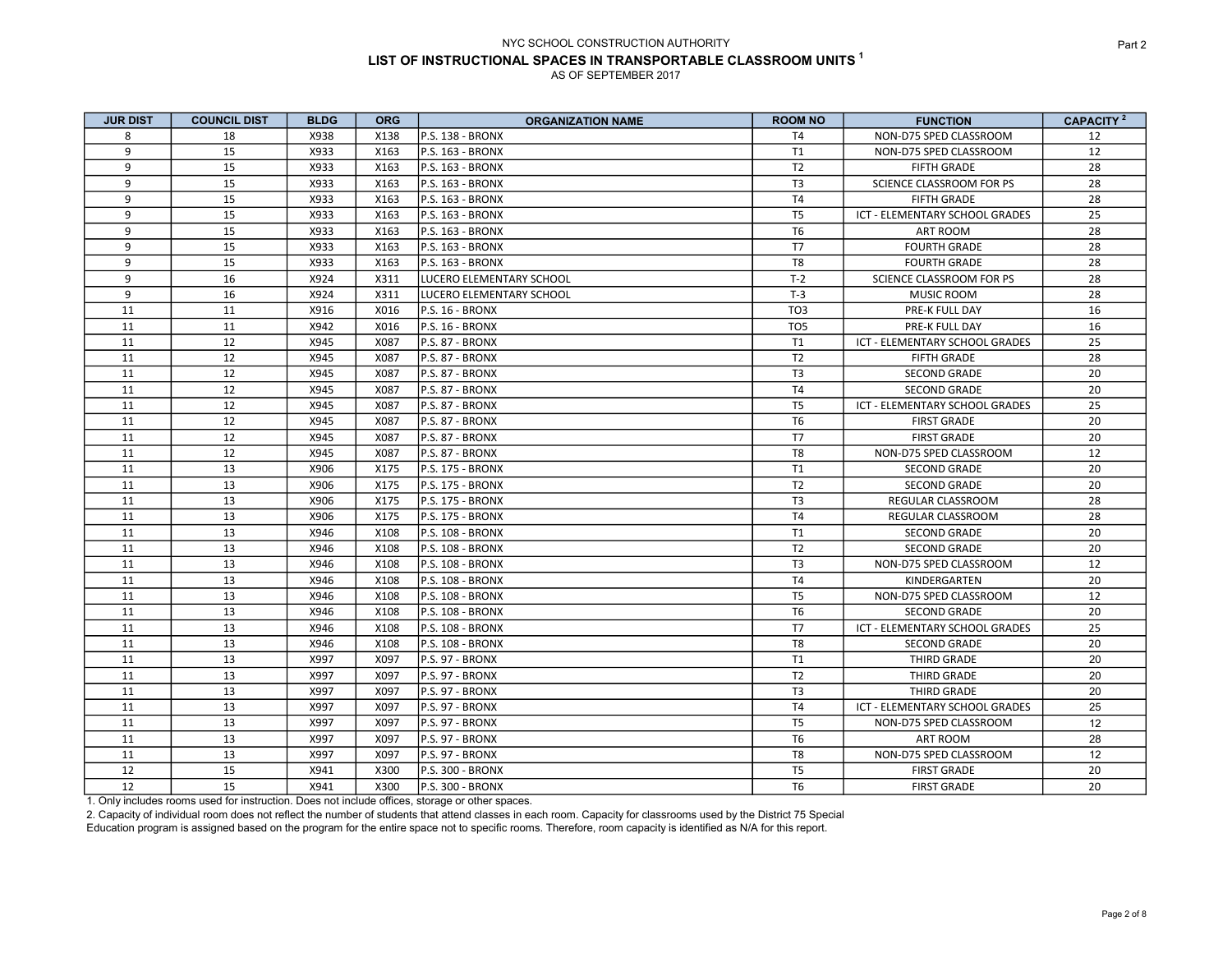| <b>JUR DIST</b> | <b>COUNCIL DIST</b> | <b>BLDG</b> | <b>ORG</b> | <b>ORGANIZATION NAME</b> | <b>ROOM NO</b>  | <b>FUNCTION</b>                | CAPACITY <sup>2</sup> |
|-----------------|---------------------|-------------|------------|--------------------------|-----------------|--------------------------------|-----------------------|
| 12              | 15                  | X941        | X300       | <b>P.S. 300 - BRONX</b>  | T7              | <b>FIRST GRADE</b>             | 20                    |
| 12              | 15                  | X941        | X300       | P.S. 300 - BRONX         | T8              | <b>FIRST GRADE</b>             | 20                    |
| 12              | 17                  | X936        | X994       | ALC- PS 6                | T04             | REGULAR CLASSROOM              | 28                    |
| 12              | 17                  | X936        | X994       | ALC-PS6                  | <b>T05</b>      | REGULAR CLASSROOM              | 28                    |
| 12              | 17                  | X936        | X994       | ALC- PS 6                | T <sub>06</sub> | REGULAR CLASSROOM              | 28                    |
| 12              | 17                  | X936        | X994       | ALC-PS 6                 | T07             | REGULAR CLASSROOM              | 28                    |
| 12              | 17                  | X936        | X994       | ALC-PS6                  | <b>T08</b>      | REGULAR CLASSROOM              | 28                    |
| 12              | 17                  | X967        | X067       | P.S. 67 - BRONX          | T1              | PRE-K FULL DAY                 | 18                    |
| 12              | 17                  | X967        | X067       | P.S. 67 - BRONX          | T <sub>2</sub>  | PRE-K FULL DAY                 | 18                    |
| 12              | 17                  | X967        | X067       | P.S. 67 - BRONX          | T <sub>3</sub>  | ICT - ELEMENTARY SCHOOL GRADES | 25                    |
| 12              | 17                  | X967        | X067       | P.S. 67 - BRONX          | T <sub>4</sub>  | PRE-K FULL DAY                 | 18                    |
| 15              | 33                  | K982        | K261       | P.S. 261 - BROOKLYN      | K113            | PRE-K FULL DAY                 | 18                    |
| 15              | 33                  | K982        | K261       | P.S. 261 - BROOKLYN      | K115            | PRE-K FULL DAY                 | 18                    |
| 15              | 39                  | K979        | K032       | P.S. 32 - BROOKLYN       | T1              | PRE-K FULL DAY                 | 18                    |
| 15              | 39                  | K979        | K032       | P.S. 32 - BROOKLYN       | T <sub>10</sub> | NEST FIRST-THIRD GRADE         | 16                    |
| 15              | 39                  | K979        | K032       | P.S. 32 - BROOKLYN       | T11             | <b>FIRST GRADE</b>             | 20                    |
| 15              | 39                  | K979        | K032       | P.S. 32 - BROOKLYN       | T12             | <b>FIRST GRADE</b>             | 20                    |
| 15              | 39                  | K979        | K032       | P.S. 32 - BROOKLYN       | T13             | NEST FIRST-THIRD GRADE         | 16                    |
| 15              | 39                  | K979        | K032       | P.S. 32 - BROOKLYN       | T14             | NEST FIRST-THIRD GRADE         | 16                    |
| 15              | 39                  | K979        | K032       | P.S. 32 - BROOKLYN       | T <sub>2</sub>  | PRE-K FULL DAY                 | 18                    |
| 15              | 39                  | K979        | K032       | P.S. 32 - BROOKLYN       | T <sub>3</sub>  | KINDERGARTEN                   | 20                    |
| 15              | 39                  | K979        | K032       | P.S. 32 - BROOKLYN       | T <sub>4</sub>  | KINDERGARTEN                   | 20                    |
| 15              | 39                  | K979        | K032       | P.S. 32 - BROOKLYN       | T <sub>5</sub>  | NEST KINDERGARTEN              | 12                    |
| 15              | 39                  | K979        | K032       | P.S. 32 - BROOKLYN       | T <sub>6</sub>  | <b>NEST KINDERGARTEN</b>       | 12                    |
| 15              | 39                  | K979        | K032       | P.S. 32 - BROOKLYN       | T7              | KINDERGARTEN                   | 20                    |
| 15              | 39                  | K979        | K032       | P.S. 32 - BROOKLYN       | T8              | <b>FIRST GRADE</b>             | 20                    |
| 15              | 39                  | K979        | K032       | P.S. 32 - BROOKLYN       | T <sub>9</sub>  | <b>NEST KINDERGARTEN</b>       | 12                    |
| 19              | 37                  | K991        | K007       | P.S. 7 - BROOKLYN        | T1              | KINDERGARTEN                   | 20                    |
| 19              | 37                  | K991        | K007       | P.S. 7 - BROOKLYN        | T <sub>2</sub>  | KINDERGARTEN                   | 20                    |
| 19              | 37                  | K991        | K007       | P.S. 7 - BROOKLYN        | T <sub>3</sub>  | PRE-K FULL DAY                 | 18                    |
| 19              | 37                  | K991        | K007       | P.S. 7 - BROOKLYN        | T <sub>4</sub>  | PRE-K HALF DAY                 | 36                    |
| 19              | 37                  | K991        | K007       | P.S. 7 - BROOKLYN        | T <sub>5</sub>  | KINDERGARTEN                   | 20                    |
| 19              | 37                  | K991        | K007       | P.S. 7 - BROOKLYN        | T <sub>6</sub>  | KINDERGARTEN                   | 20                    |
| 20              | 39                  | K921        | K179       | P.S. 179 - BROOKLYN      | $T-1$           | KINDERGARTEN                   | 16                    |
| 20              | 39                  | K921        | K179       | P.S. 179 - BROOKLYN      | $T-2$           | KINDERGARTEN                   | 16                    |
| 20              | 39                  | K921        | K179       | P.S. 179 - BROOKLYN      | $T-3$           | KINDERGARTEN                   | 16                    |
| 20              | 39                  | K921        | K179       | P.S. 179 - BROOKLYN      | $T-4$           | KINDERGARTEN                   | 16                    |
| 20              | 39                  | K921        | K179       | P.S. 179 - BROOKLYN      | $T-5$           | PRE-K FULL DAY                 | 16                    |
| 20              | 39                  | K921        | K179       | P.S. 179 - BROOKLYN      | $T-6$           | PRE-K FULL DAY                 | 16                    |
| 21              | 47                  | K937        | K097       | P.S. 97 - BROOKLYN       | T1              | PRE-K FULL DAY                 | 18                    |
| 21              | 47                  | K937        | K097       | P.S. 97 - BROOKLYN       | T <sub>2</sub>  | PRE-K FULL DAY                 | 18                    |
| 21              | 47                  | K937        | K097       | P.S. 97 - BROOKLYN       | T <sub>3</sub>  | PRE-K FULL DAY                 | 18                    |

1. Only includes rooms used for instruction. Does not include offices, storage or other spaces.

2. Capacity of individual room does not reflect the number of students that attend classes in each room. Capacity for classrooms used by the District 75 Special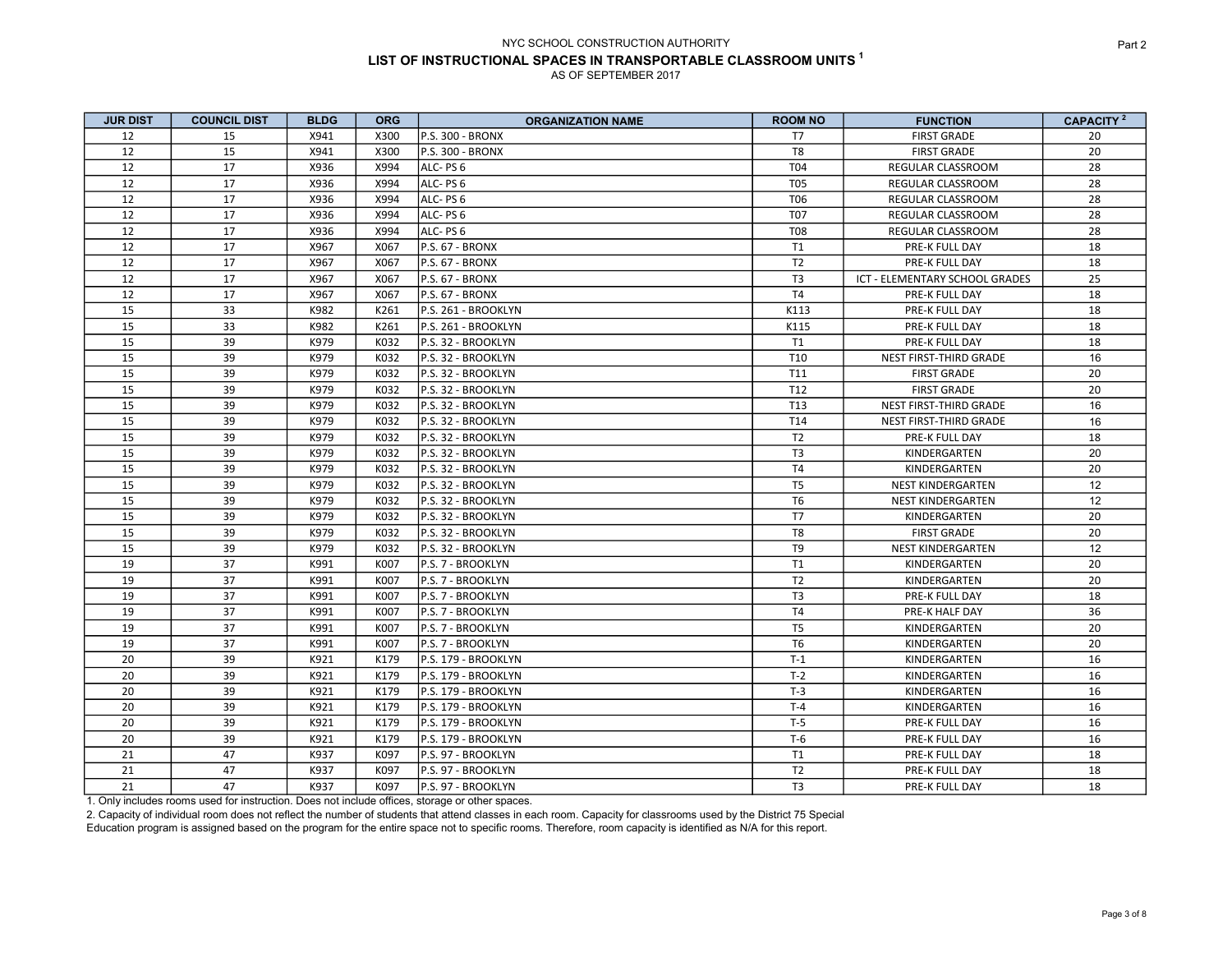| <b>JUR DIST</b> | <b>COUNCIL DIST</b> | <b>BLDG</b> | <b>ORG</b> | <b>ORGANIZATION NAME</b>   | <b>ROOM NO</b>  | <b>FUNCTION</b>                | CAPACITY <sup>2</sup> |
|-----------------|---------------------|-------------|------------|----------------------------|-----------------|--------------------------------|-----------------------|
| 21              | 47                  | K937        | K097       | P.S. 97 - BROOKLYN         | T <sub>4</sub>  | NON-D75 SPED CLASSROOM         | 12                    |
| 21              | 47                  | K951        | K095       | P.S. 95 - BROOKLYN         | 1T5             | KINDERGARTEN                   | 16                    |
| 21              | 47                  | K951        | K095       | P.S. 95 - BROOKLYN         | 2T6             | KINDERGARTEN                   | 16                    |
| 21              | 47                  | K951        | K095       | P.S. 95 - BROOKLYN         | KT1             | PRE-K FULL DAY                 | 16                    |
| 21              | 47                  | K951        | K095       | P.S. 95 - BROOKLYN         | KT <sub>2</sub> | KINDERGARTEN                   | 16                    |
| 21              | 47                  | K951        | K095       | P.S. 95 - BROOKLYN         | KT3             | KINDERGARTEN                   | 16                    |
| 21              | 47                  | K951        | K095       | P.S. 95 - BROOKLYN         | KT4             | ICT - ELEMENTARY SCHOOL GRADES | 25                    |
| 21              | 48                  | K941        | K209       | P.S. 209 - BROOKLYN        | TP <sub>1</sub> | KINDERGARTEN                   | 16                    |
| 21              | 48                  | K941        | K209       | P.S. 209 - BROOKLYN        | TP <sub>2</sub> | KINDERGARTEN                   | 16                    |
| 21              | 48                  | K941        | K209       | P.S. 209 - BROOKLYN        | TP3             | KINDERGARTEN                   | 16                    |
| 21              | 48                  | K941        | K209       | P.S. 209 - BROOKLYN        | TP4             | KINDERGARTEN                   | 16                    |
| 21              | 48                  | K964        | K253       | P.S. 253 - BROOKLYN        | TP1             | PRE-K FULL DAY                 | 16                    |
| 21              | 48                  | K964        | K253       | P.S. 253 - BROOKLYN        | TP <sub>2</sub> | PRE-K FULL DAY                 | 16                    |
| 24              | 21                  | Q906        | Q331       | MOSAIC PRE-K CENTER        | 001             | PRE-K FULL DAY                 | 18                    |
| 24              | 21                  | Q906        | Q331       | <b>MOSAIC PRE-K CENTER</b> | 002             | PRE-K FULL DAY                 | 18                    |
| 24              | 21                  | Q906        | Q331       | MOSAIC PRE-K CENTER        | 003             | PRE-K FULL DAY                 | 18                    |
| 24              | 21                  | Q906        | Q331       | MOSAIC PRE-K CENTER        | 004             | PRE-K FULL DAY                 | 18                    |
| 24              | 21                  | Q937        | Q143       | P.S. 143 - QUEENS          | T1              | <b>FIRST GRADE</b>             | 20                    |
| 24              | 21                  | Q937        | Q143       | P.S. 143 - QUEENS          | T <sub>2</sub>  | <b>FIRST GRADE</b>             | 20                    |
| 24              | 21                  | Q937        | Q143       | P.S. 143 - QUEENS          | T <sub>3</sub>  | <b>FIRST GRADE</b>             | 20                    |
| 24              | 21                  | Q937        | Q143       | P.S. 143 - QUEENS          | T <sub>4</sub>  | <b>SECOND GRADE</b>            | 20                    |
| 24              | 21                  | Q937        | Q143       | P.S. 143 - QUEENS          | T <sub>5</sub>  | <b>FIRST GRADE</b>             | 20                    |
| 24              | 21                  | Q937        | Q143       | P.S. 143 - QUEENS          | T <sub>6</sub>  | <b>FIRST GRADE</b>             | 20                    |
| 24              | 21                  | Q974        | Q331       | MOSAIC PRE-K CENTER        | <b>N05</b>      | PRE-K FULL DAY                 | 18                    |
| 24              | 21                  | Q974        | Q331       | <b>MOSAIC PRE-K CENTER</b> | <b>N06</b>      | PRE-K FULL DAY                 | 18                    |
| 24              | 21                  | Q974        | Q331       | MOSAIC PRE-K CENTER        | T1              | PRE-K FULL DAY                 | 18                    |
| 24              | 21                  | Q974        | Q331       | MOSAIC PRE-K CENTER        | T <sub>2</sub>  | PRE-K FULL DAY                 | 18                    |
| 24              | 21                  | Q974        | Q331       | MOSAIC PRE-K CENTER        | T <sub>3</sub>  | PRE-K FULL DAY                 | 18                    |
| 24              | 21                  | Q974        | Q331       | MOSAIC PRE-K CENTER        | T <sub>4</sub>  | PRE-K FULL DAY                 | 18                    |
| 24              | 25                  | Q855        | Q331       | MOSAIC PRE-K CENTER        | T1              | PRE-K FULL DAY                 | 18                    |
| 24              | 25                  | Q855        | Q331       | <b>MOSAIC PRE-K CENTER</b> | T <sub>2</sub>  | PRE-K FULL DAY                 | 18                    |
| 24              | 25                  | Q855        | Q331       | MOSAIC PRE-K CENTER        | T <sub>3</sub>  | PRE-K FULL DAY                 | 18                    |
| 24              | 25                  | Q855        | Q331       | <b>MOSAIC PRE-K CENTER</b> | T <sub>4</sub>  | PRE-K FULL DAY                 | 18                    |
| 24              | 26                  | Q947        | Q125       | I.S. 125 - QUEENS          | 141             | REGULAR CLASSROOM - MS GRADES  | 28                    |
| 24              | 26                  | Q947        | Q125       | <b>II.S. 125 - QUEENS</b>  | 142             | REGULAR CLASSROOM - MS GRADES  | 28                    |
| 24              | 26                  | Q947        | Q125       | I.S. 125 - QUEENS          | 143             | REGULAR CLASSROOM - MS GRADES  | 28                    |
| 24              | 26                  | Q947        | Q125       | I.S. 125 - QUEENS          | 144             | REGULAR CLASSROOM - MS GRADES  | 28                    |
| 24              | 26                  | Q947        | Q125       | I.S. 125 - QUEENS          | 145             | REGULAR CLASSROOM - MS GRADES  | 28                    |
| 24              | 26                  | Q947        | Q125       | <b>II.S. 125 - QUEENS</b>  | 146             | REGULAR CLASSROOM - MS GRADES  | 28                    |
| 24              | 26                  | Q947        | Q125       | <b>I.S. 125 - QUEENS</b>   | 147             | REGULAR CLASSROOM - MS GRADES  | 28                    |
| 24              | 26                  | Q947        | Q125       | <b>II.S. 125 - QUEENS</b>  | 148             | REGULAR CLASSROOM - MS GRADES  | 28                    |
| 25              | 19                  | Q766        | Q079       | P.S. 79 - QUEENS           | T1              | PRE-K FULL DAY                 | 17                    |

1. Only includes rooms used for instruction. Does not include offices, storage or other spaces.

2. Capacity of individual room does not reflect the number of students that attend classes in each room. Capacity for classrooms used by the District 75 Special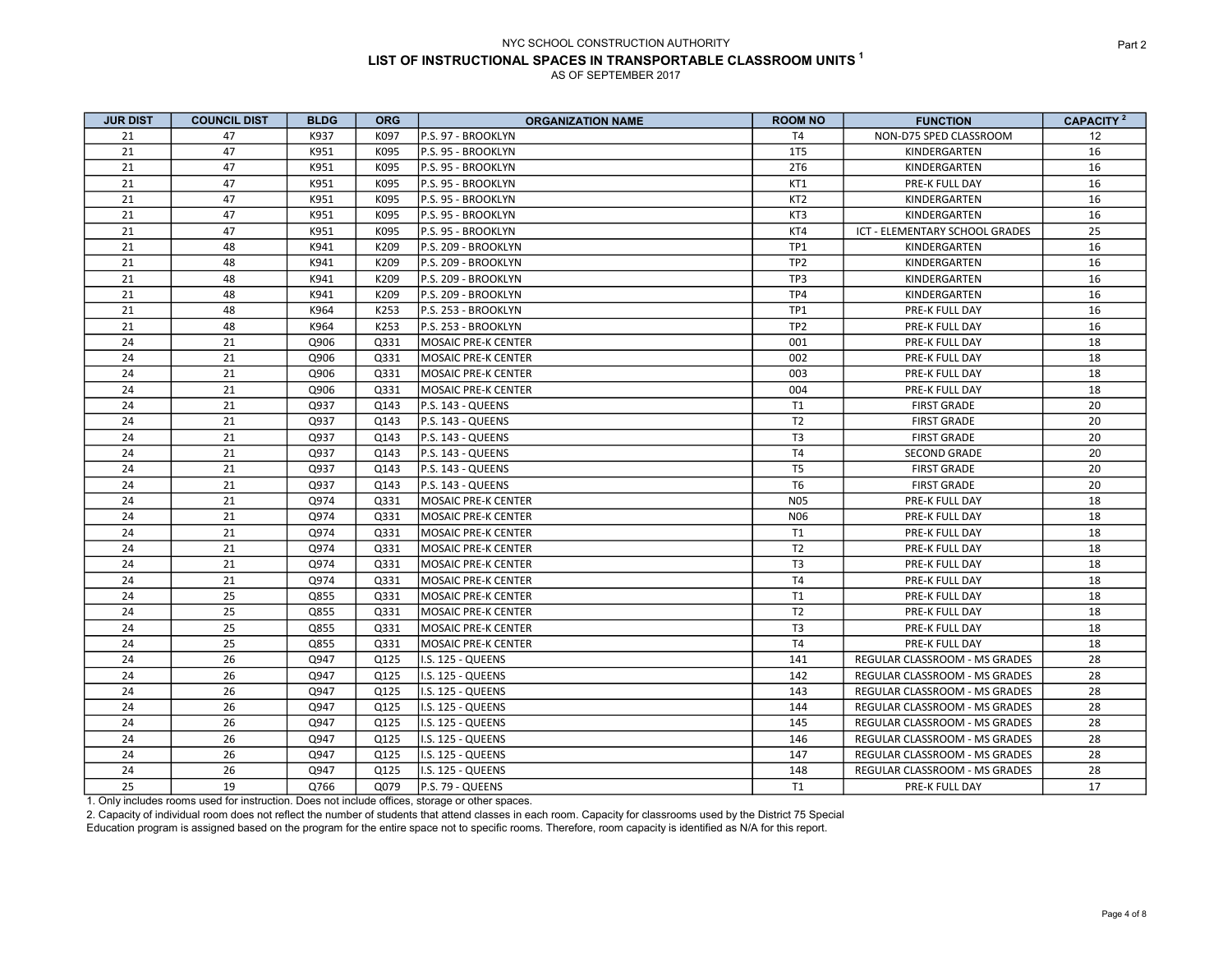| <b>JUR DIST</b> | <b>COUNCIL DIST</b> | <b>BLDG</b> | <b>ORG</b> | <b>ORGANIZATION NAME</b> | <b>ROOM NO</b>   | <b>FUNCTION</b>          | CAPACITY <sup>2</sup> |
|-----------------|---------------------|-------------|------------|--------------------------|------------------|--------------------------|-----------------------|
| 25              | 19                  | Q766        | Q079       | P.S. 79 - QUEENS         | T <sub>2</sub>   | PRE-K FULL DAY           | 17                    |
| 25              | 19                  | Q766        | Q079       | P.S. 79 - QUEENS         | T <sub>3</sub>   | PRE-K FULL DAY           | 17                    |
| 25              | 19                  | Q766        | Q079       | P.S. 79 - QUEENS         | T <sub>4</sub>   | PRE-K FULL DAY           | 17                    |
| 25              | 19                  | Q922        | Q032       | P.S. 32 - QUEENS         | 170              | PRE-K FULL DAY           | 16                    |
| 25              | 19                  | Q922        | Q032       | P.S. 32 - QUEENS         | 171              | PRE-K FULL DAY           | 16                    |
| 25              | 19                  | Q924        | Q129       | P.S. 129 - QUEENS        | T1               | SCIENCE CLASSROOM FOR PS | 28                    |
| 25              | 19                  | Q924        | Q129       | P.S. 129 - QUEENS        | T <sub>2</sub>   | PRE-K FULL DAY           | 18                    |
| 25              | 19                  | Q924        | Q129       | P.S. 129 - QUEENS        | T <sub>3</sub>   | PRE-K FULL DAY           | 18                    |
| 25              | 19                  | Q924        | Q129       | P.S. 129 - QUEENS        | <b>T4</b>        | PRE-K FULL DAY           | 18                    |
| 25              | 20                  | Q959        | Q022       | P.S. 22 - QUEENS         | T <sub>3</sub>   | PRE-K FULL DAY           | 16                    |
| 25              | 20                  | Q959        | Q022       | P.S. 22 - QUEENS         | T4               | PRE-K FULL DAY           | 16                    |
| 26              | 19                  | Q728        | Q041       | P.S. 41 - QUEENS         | T100             | NON-D75 SPED CLASSROOM   | 12                    |
| 26              | 19                  | Q728        | Q041       | P.S. 41 - QUEENS         | T200             | <b>SECOND GRADE</b>      | 20                    |
| 26              | 19                  | Q728        | Q041       | P.S. 41 - QUEENS         | T300             | <b>SECOND GRADE</b>      | 20                    |
| 26              | 19                  | Q728        | Q041       | P.S. 41 - QUEENS         | T400             | <b>SECOND GRADE</b>      | 20                    |
| 27              | 28                  | Q986        | Q096       | P.S. 96 - QUEENS         | 3T1              | PRE-K FULL DAY           | 17                    |
| 27              | 28                  | Q986        | Q096       | P.S. 96 - QUEENS         | 3T2              | PRE-K FULL DAY           | 17                    |
| 27              | 31                  | Q727        | Q106       | P.S. 106 - QUEENS        | $T-1$            | <b>MUSIC ROOM</b>        | 28                    |
| 27              | 31                  | Q920        | Q256       | Q256 SPED - QUEENS       | 5                | D75 SPED CLASSROOM       | $\mathbf 0$           |
| 27              | 31                  | Q920        | Q256       | Q256 SPED - QUEENS       | 6                | D75 SPED CLASSROOM       | $\mathbf 0$           |
| 27              | 31                  | Q920        | Q256       | Q256 SPED - QUEENS       | $\overline{7}$   | D75 SPED CLASSROOM       | $\mathbf 0$           |
| 27              | 31                  | Q920        | Q256       | Q256 SPED - QUEENS       | 9                | D75 SPED CLASSROOM       | $\mathbf 0$           |
| 27              | 31                  | Q920        | Q256       | Q256 SPED - QUEENS       | 10               | D75 SPED CLASSROOM       | $\Omega$              |
| 27              | 32                  | Q983        | Q232       | P.S. 232 - QUEENS        | T1               | KINDERGARTEN             | 16                    |
| 27              | 32                  | Q983        | Q232       | P.S. 232 - QUEENS        | T <sub>2</sub>   | KINDERGARTEN             | 16                    |
| 27              | 32                  | Q983        | Q232       | P.S. 232 - QUEENS        | T <sub>3</sub>   | KINDERGARTEN             | 16                    |
| 27              | 32                  | Q983        | Q232       | P.S. 232 - QUEENS        | T <sub>4</sub>   | KINDERGARTEN             | 16                    |
| 27              | 32                  | Q987        | Q146       | P.S. 146 - QUEENS        | T1               | MULTI-PURPOSE CLASSROOM  | 28                    |
| 27              | 32                  | Q987        | Q146       | P.S. 146 - QUEENS        | T <sub>2</sub>   | MULTI-PURPOSE CLASSROOM  | 28                    |
| 27              | 32                  | Q989        | Q066       | P.S. 66 - QUEENS         | T1               | PRE-K FULL DAY           | 17                    |
| 27              | 32                  | Q989        | Q066       | P.S. 66 - QUEENS         | T <sub>2</sub>   | PRE-K FULL DAY           | 17                    |
| 27              | 32                  | Q995        | Q056       | P.S. 56 - QUEENS         | 5T1              | SCIENCE CLASSROOM FOR PS | 28                    |
| 27              | 32                  | Q995        | Q056       | P.S. 56 - QUEENS         | 5T2              | SCIENCE CLASSROOM FOR PS | 28                    |
| 28              | 28                  | Q958        | Q160       | P.S. 160 - QUEENS        | T1               | PRE-K FULL DAY           | 16                    |
| 28              | 28                  | Q958        | Q160       | P.S. 160 - QUEENS        | T <sub>2</sub>   | PRE-K FULL DAY           | 16                    |
| 28              | 28                  | Q958        | Q160       | P.S. 160 - QUEENS        | T <sub>3</sub>   | PRE-K FULL DAY           | 16                    |
| 28              | 28                  | Q958        | Q160       | P.S. 160 - QUEENS        | <b>T4</b>        | PRE-K FULL DAY           | 16                    |
| 28              | 28                  | Q958        | Q160       | P.S. 160 - QUEENS        | T <sub>5</sub>   | PRE-K FULL DAY           | 16                    |
| 28              | 28                  | Q958        | Q160       | P.S. 160 - QUEENS        | T <sub>6</sub>   | PRE-K FULL DAY           | 16                    |
| 28              | 29                  | Q694        | Q144       | P.S. 144 - QUEENS        | TCU <sub>1</sub> | <b>FIFTH GRADE</b>       | 28                    |
| 28              | 29                  | Q694        | Q144       | P.S. 144 - QUEENS        | TCU <sub>2</sub> | <b>FIFTH GRADE</b>       | 28                    |
| 28              | 29                  | Q935        | Q174       | P.S. 174 - QUEENS        | T1               | PRE-K FULL DAY           | 18                    |

1. Only includes rooms used for instruction. Does not include offices, storage or other spaces.

2. Capacity of individual room does not reflect the number of students that attend classes in each room. Capacity for classrooms used by the District 75 Special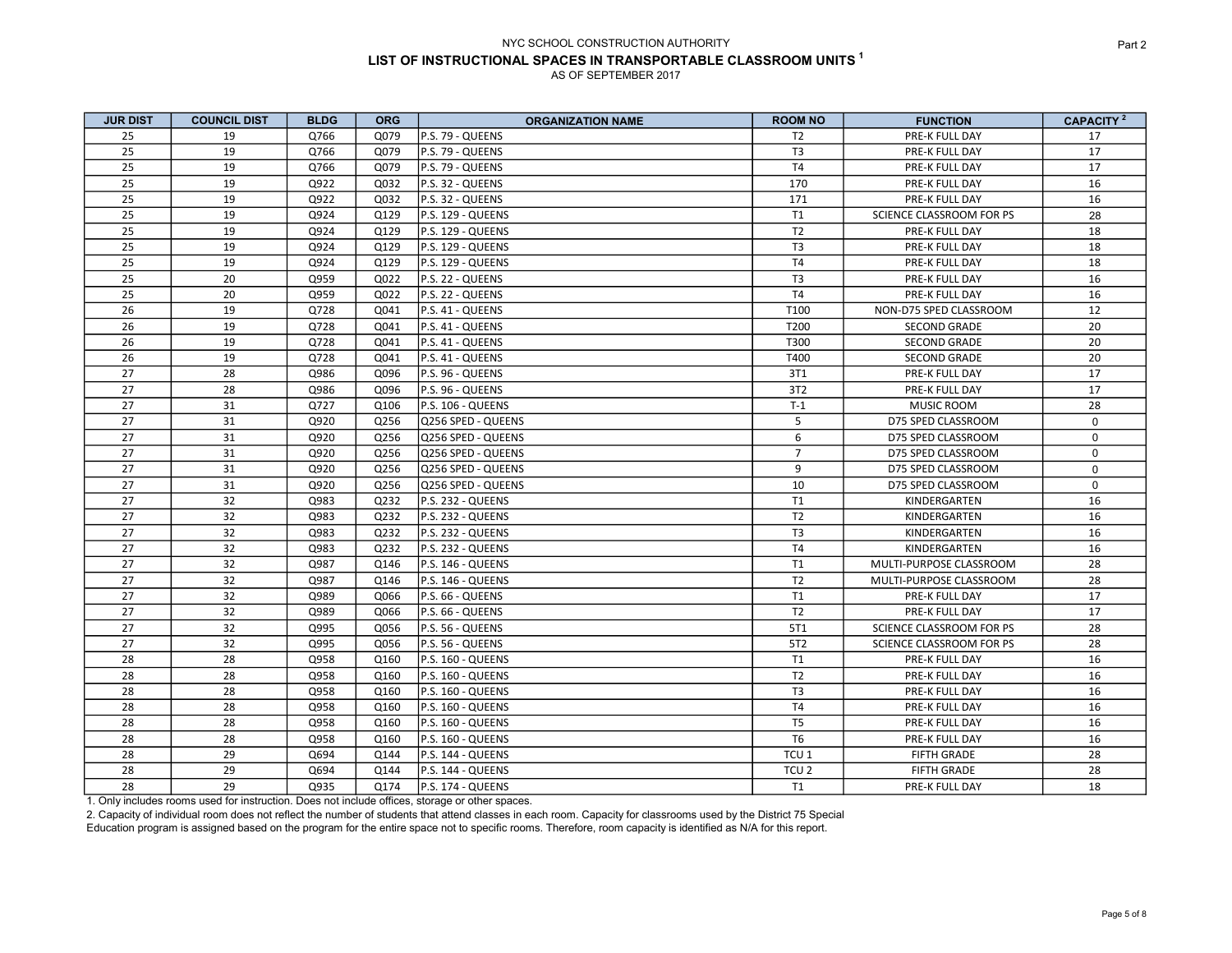| <b>JUR DIST</b> | <b>COUNCIL DIST</b> | <b>BLDG</b> | <b>ORG</b> | <b>ORGANIZATION NAME</b>                             | <b>ROOM NO</b>  | <b>FUNCTION</b>               | CAPACITY <sup>2</sup> |
|-----------------|---------------------|-------------|------------|------------------------------------------------------|-----------------|-------------------------------|-----------------------|
| 28              | 29                  | Q935        | Q174       | P.S. 174 - QUEENS                                    | T <sub>2</sub>  | PRE-K FULL DAY                | 18                    |
| 28              | 29                  | Q935        | Q174       | P.S. 174 - QUEENS                                    | T <sub>3</sub>  | KINDERGARTEN                  | 18                    |
| 28              | 29                  | Q935        | Q174       | P.S. 174 - QUEENS                                    | T <sub>4</sub>  | KINDERGARTEN                  | 18                    |
| 28              | 29                  | Q956        | Q206       | P.S. 206 - QUEENS                                    | T1              | KINDERGARTEN                  | 17                    |
| 28              | 29                  | Q956        | Q206       | P.S. 206 - QUEENS                                    | T <sub>2</sub>  | KINDERGARTEN                  | 17                    |
| 28              | 29                  | Q956        | Q206       | P.S. 206 - QUEENS                                    | T <sub>3</sub>  | KINDERGARTEN                  | 17                    |
| 28              | 29                  | Q956        | Q206       | P.S. 206 - QUEENS                                    | T <sub>4</sub>  | KINDERGARTEN                  | 17                    |
| 29              | 24                  | Q911        | Q131       | P.S. 131 - QUEENS                                    | T <sub>1</sub>  | <b>FOURTH GRADE</b>           | 28                    |
| 29              | 24                  | Q911        | 0131       | P.S. 131 - QUEENS                                    | T <sub>2</sub>  | THIRD GRADE                   | 20                    |
| 29              | 24                  | Q911        | Q131       | P.S. 131 - QUEENS                                    | T <sub>3</sub>  | <b>FOURTH GRADE</b>           | 28                    |
| 29              | 24                  | Q911        | Q131       | P.S. 131 - QUEENS                                    | T <sub>4</sub>  | <b>FOURTH GRADE</b>           | 28                    |
| 29              | 24                  | Q911        | Q131       | P.S. 131 - QUEENS                                    | T <sub>5</sub>  | <b>FOURTH GRADE</b>           | 28                    |
| 29              | 24                  | Q911        | Q131       | P.S. 131 - QUEENS                                    | T <sub>6</sub>  | <b>FOURTH GRADE</b>           | 28                    |
| 29              | 27                  | Q910        | Q095       | P.S. 95 - QUEENS                                     | T1              | THIRD GRADE                   | 20                    |
| 29              | 27                  | Q910        | Q095       | P.S. 95 - QUEENS                                     | T <sub>2</sub>  | <b>FOURTH GRADE</b>           | 28                    |
| 29              | 27                  | Q910        | Q095       | P.S. 95 - QUEENS                                     | T <sub>3</sub>  | <b>FOURTH GRADE</b>           | 28                    |
| 29              | 27                  | Q910        | Q095       | P.S. 95 - QUEENS                                     | <b>T4</b>       | <b>SECOND GRADE</b>           | 20                    |
| 29              | 27                  | Q930        | Q116       | P.S. 116 - QUEENS                                    | T <sub>4</sub>  | PRE-K FULL DAY                | 18                    |
| 29              | 27                  | Q930        | Q116       | P.S. 116 - QUEENS                                    | T <sub>5</sub>  | PRE-K FULL DAY                | 18                    |
| 29              | 27                  | Q930        | Q116       | P.S. 116 - QUEENS                                    | T <sub>6</sub>  | PRE-K FULL DAY                | 18                    |
| 29              | 31                  | Q957        | Q289       | QUEENS UNITED MIDDLE SCHOOL                          | T <sub>3</sub>  | REGULAR CLASSROOM - MS GRADES | 28                    |
| 30              | 22                  | Q981        | Q085       | P.S. 85 - QUEENS                                     | T1              | PRE-K FULL DAY                | 17                    |
| 30              | 22                  | Q981        | Q085       | P.S. 85 - QUEENS                                     | T <sub>2</sub>  | PRE-K FULL DAY                | 17                    |
| 30              | 22                  | Q981        | Q085       | P.S. 85 - QUEENS                                     | T <sub>3</sub>  | PRE-K FULL DAY                | 17                    |
| 30              | 22                  | Q981        | Q085       | P.S. 85 - QUEENS                                     | T <sub>4</sub>  | PRE-K FULL DAY                | 17                    |
| 30              | 22                  | Q981        | Q085       | P.S. 85 - QUEENS                                     | T <sub>5</sub>  | KINDERGARTEN                  | 20                    |
| 30              | 22                  | Q981        | Q085       | P.S. 85 - QUEENS                                     | T <sub>6</sub>  | KINDERGARTEN                  | 20                    |
| 30              | 22                  | Q981        | Q085       | P.S. 85 - QUEENS                                     | T7              | KINDERGARTEN                  | 17                    |
| 30              | 22                  | Q981        | Q085       | P.S. 85 - QUEENS                                     | T8              | KINDERGARTEN                  | 17                    |
| 30              | 25                  | Q869        | Q069       | P.S. 69 - QUEENS                                     | PO <sub>1</sub> | PRE-K FULL DAY                | 18                    |
| 30              | 25                  | Q869        | Q069       | P.S. 69 - QUEENS                                     | PO <sub>2</sub> | PRE-K FULL DAY                | 18                    |
| 30              | 25                  | Q869        | Q069       | P.S. 69 - QUEENS                                     | PO <sub>3</sub> | MULTI-PURPOSE CLASSROOM       | 28                    |
| 30              | 25                  | Q869        | Q069       | P.S. 69 - QUEENS                                     | PO <sub>4</sub> | PRE-K FULL DAY                | 18                    |
| 30              | 26                  | Q904        | Q389       | <b>DISTRICT 30 PRE-K CENTER</b>                      | T1              | PRE-K FULL DAY                | 18                    |
| 30              | 26                  | Q904        | Q389       | <b>DISTRICT 30 PRE-K CENTER</b>                      | T <sub>2</sub>  | PRE-K FULL DAY                | 18                    |
| 31              | 49                  | R817        | R019       | P.S. 19 - STATEN ISLAND                              | T1              | <b>SECOND GRADE</b>           | 20                    |
| 31              | 49                  | R817        | R019       | P.S. 19 - STATEN ISLAND                              | T <sub>2</sub>  | SECOND GRADE                  | 20                    |
| 31              | 49                  | R817        | R019       | P.S. 19 - STATEN ISLAND                              | T <sub>3</sub>  | <b>FIRST GRADE</b>            | 20                    |
| 31              | 49                  | R817        | R019       | P.S. 19 - STATEN ISLAND                              | <b>T4</b>       | <b>FIRST GRADE</b>            | 20                    |
| 75              | 51                  | R818        | R037       | THE DAVID MARQUIS SCHOOL OF THE ARTS - STATEN ISLAND | T1              | D75 SPED CLASSROOM            | 0                     |
| 75              | 51                  | R818        | R037       | THE DAVID MARQUIS SCHOOL OF THE ARTS - STATEN ISLAND | T <sub>2</sub>  | D75 SPED CLASSROOM            | 0                     |
| 75              | 51                  | R818        | R037       | THE DAVID MARQUIS SCHOOL OF THE ARTS - STATEN ISLAND | T <sub>3</sub>  | D75 SPED CLASSROOM            | $\Omega$              |

1. Only includes rooms used for instruction. Does not include offices, storage or other spaces.

2. Capacity of individual room does not reflect the number of students that attend classes in each room. Capacity for classrooms used by the District 75 Special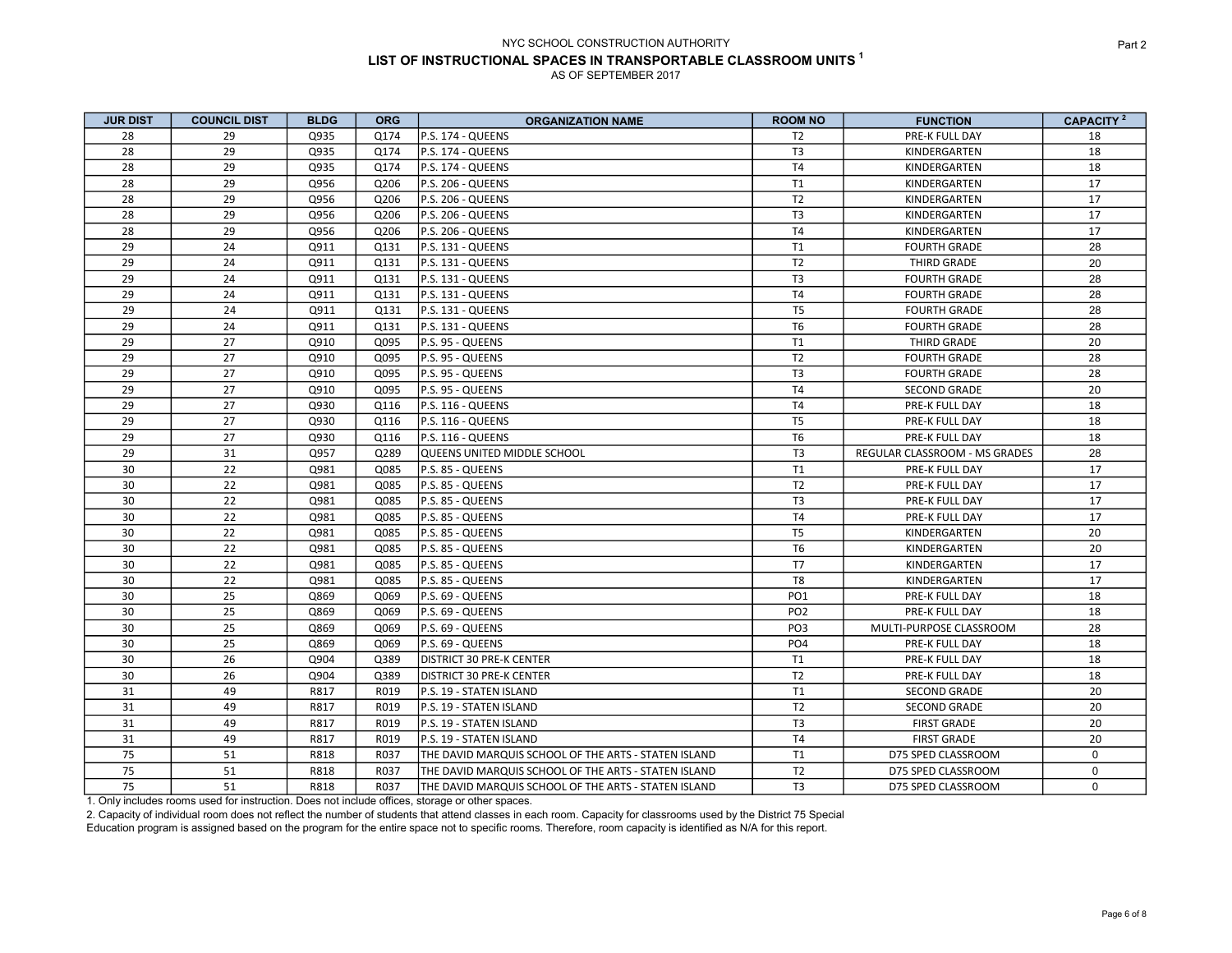| <b>JUR DIST</b> | <b>COUNCIL DIST</b> | <b>BLDG</b> | <b>ORG</b> | <b>ORGANIZATION NAME</b>                             | <b>ROOM NO</b>   | <b>FUNCTION</b>          | CAPACITY <sup>2</sup> |
|-----------------|---------------------|-------------|------------|------------------------------------------------------|------------------|--------------------------|-----------------------|
| 75              | 51                  | R818        | R037       | THE DAVID MARQUIS SCHOOL OF THE ARTS - STATEN ISLAND | T <sub>4</sub>   | D75 SPED CLASSROOM       | 0                     |
| 75              | 51                  | R910        | R025       | R025 SPED - STATEN ISLAND                            | $\overline{2}$   | D75 SPED CLASSROOM       | 0                     |
| 75              | 51                  | R910        | R025       | RO25 SPED - STATEN ISLAND                            | 3                | D75 SPED CLASSROOM       | $\Omega$              |
| 75              | 51                  | R910        | R025       | IR025 SPED - STATEN ISLAND                           | $\overline{4}$   | D75 SPED CLASSROOM       | $\Omega$              |
| 78              | 16                  | X961        | X403       | <b>BRONX INTERNATIONAL - BRONX</b>                   | PCT <sub>3</sub> | WOOD/CARPENTRY SHOP      | 25                    |
| 78              | 16                  | X961        | X403       | IBRONX INTERNATIONAL - BRONX                         | PCT4             | <b>MUSIC ROOM</b>        | 30                    |
| 78              | 17                  | X920        | X495       | UNIVERSITY HEIGHTS HS - BRONX                        | Α                | <b>REGULAR CLASSROOM</b> | 30                    |
| 78              | 17                  | X920        | X495       | UNIVERSITY HEIGHTS HS - BRONX                        | B                | <b>REGULAR CLASSROOM</b> | 30                    |
| 78              | 17                  | X920        | X495       | UNIVERSITY HEIGHTS HS - BRONX                        | $\mathsf{C}$     | REGULAR CLASSROOM        | 30                    |
| 78              | 17                  | X962        | X993       | <b>ALC-JANE ADDAMS HS</b>                            | T <sub>2</sub>   | <b>REGULAR CLASSROOM</b> | 30                    |
| 78              | 17                  | X962        | X993       | ALC-JANE ADDAMS HS                                   | T <sub>3</sub>   | <b>REGULAR CLASSROOM</b> | 30                    |
| 78              | 17                  | X962        | X993       | <b>ALC-JANE ADDAMS HS</b>                            | T4               | REGULAR CLASSROOM        | 30                    |
| 78              | 17                  | X963        | X492       | SOUTH BRONX EARLY COLLEGE ACADEMY CHARTER SCHOOL     | L2A              | <b>REGULAR CLASSROOM</b> | 28                    |
| 78              | 17                  | X963        | X492       | SOUTH BRONX EARLY COLLEGE ACADEMY CHARTER SCHOOL     | L2B              | <b>REGULAR CLASSROOM</b> | 28                    |
| 78              | 17                  | X963        | X492       | SOUTH BRONX EARLY COLLEGE ACADEMY CHARTER SCHOOL     | T1               | REGULAR CLASSROOM        | 28                    |
| 78              | 17                  | X963        | X492       | SOUTH BRONX EARLY COLLEGE ACADEMY CHARTER SCHOOL     | T <sub>2</sub>   | <b>REGULAR CLASSROOM</b> | 28                    |
| 78              | 17                  | X963        | X492       | SOUTH BRONX EARLY COLLEGE ACADEMY CHARTER SCHOOL     | T <sub>3</sub>   | <b>REGULAR CLASSROOM</b> | 28                    |
| 78              | 17                  | X963        | X492       | SOUTH BRONX EARLY COLLEGE ACADEMY CHARTER SCHOOL     | <b>T4</b>        | <b>REGULAR CLASSROOM</b> | 28                    |
| 78              | 17                  | X963        | X492       | SOUTH BRONX EARLY COLLEGE ACADEMY CHARTER SCHOOL     | T <sub>5</sub>   | <b>REGULAR CLASSROOM</b> | 28                    |
| 78              | 17                  | X963        | X492       | SOUTH BRONX EARLY COLLEGE ACADEMY CHARTER SCHOOL     | T <sub>6</sub>   | <b>REGULAR CLASSROOM</b> | 28                    |
| 78              | 17                  | X963        | X492       | SOUTH BRONX EARLY COLLEGE ACADEMY CHARTER SCHOOL     | <b>T7</b>        | <b>REGULAR CLASSROOM</b> | 28                    |
| 78              | 17                  | X963        | X492       | ISOUTH BRONX EARLY COLLEGE ACADEMY CHARTER SCHOOL    | T <sub>8</sub>   | <b>REGULAR CLASSROOM</b> | 28                    |
| 78              | 18                  | X922        | X996       | lalc - STEVENSON CAMPUS                              | 160A             | <b>REGULAR CLASSROOM</b> | 22                    |
| 78              | 18                  | X922        | X996       | <b>JALC - STEVENSON CAMPUS</b>                       | 160B             | <b>REGULAR CLASSROOM</b> | 22                    |
| 78              | 18                  | X922        | X996       | <b>ALC - STEVENSON CAMPUS</b>                        | 160C             | REGULAR CLASSROOM        | 22                    |
| 78              | 20                  | Q966        | Q430       | <b>IFRANCIS LEWIS HS - QUEENS</b>                    | T1               | <b>REGULAR CLASSROOM</b> | 28                    |
| 78              | 20                  | Q966        | Q430       | <b>FRANCIS LEWIS HS - QUEENS</b>                     | T <sub>2</sub>   | <b>REGULAR CLASSROOM</b> | 28                    |
| 78              | 20                  | Q966        | Q430       | <b>FRANCIS LEWIS HS - QUEENS</b>                     | T <sub>3</sub>   | REGULAR CLASSROOM        | 28                    |
| 78              | 20                  | Q966        | Q430       | IFRANCIS LEWIS HS - QUEENS                           | T4               | <b>REGULAR CLASSROOM</b> | 28                    |
| 78              | 20                  | Q966        | Q430       | <b>IFRANCIS LEWIS HS - QUEENS</b>                    | T <sub>5</sub>   | REGULAR CLASSROOM        | 28                    |
| 78              | 20                  | Q966        | Q430       | <b>IFRANCIS LEWIS HS - QUEENS</b>                    | T <sub>6</sub>   | REGULAR CLASSROOM        | 28                    |

1. Only includes rooms used for instruction. Does not include offices, storage or other spaces.

2. Capacity of individual room does not reflect the number of students that attend classes in each room. Capacity for classrooms used by the District 75 Special